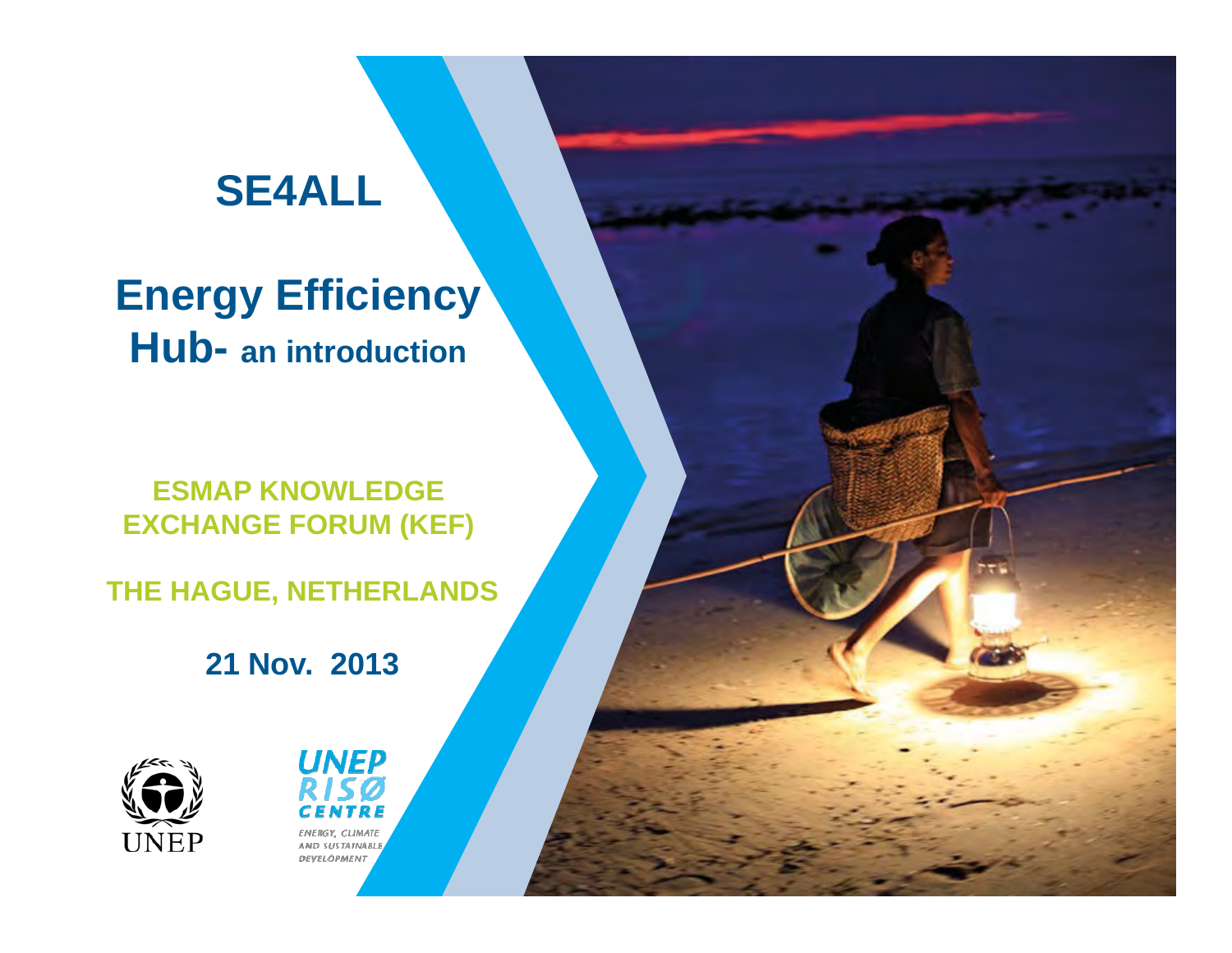#### **CONTENT**

- $\mathbb{R}^n$ Origins of the Hub
- $\mathbb{R}^3$ Objectives of the Hub
- $\mathbb{R}^3$ Key areas of focus
- $\mathbb{R}^3$ Current Activities

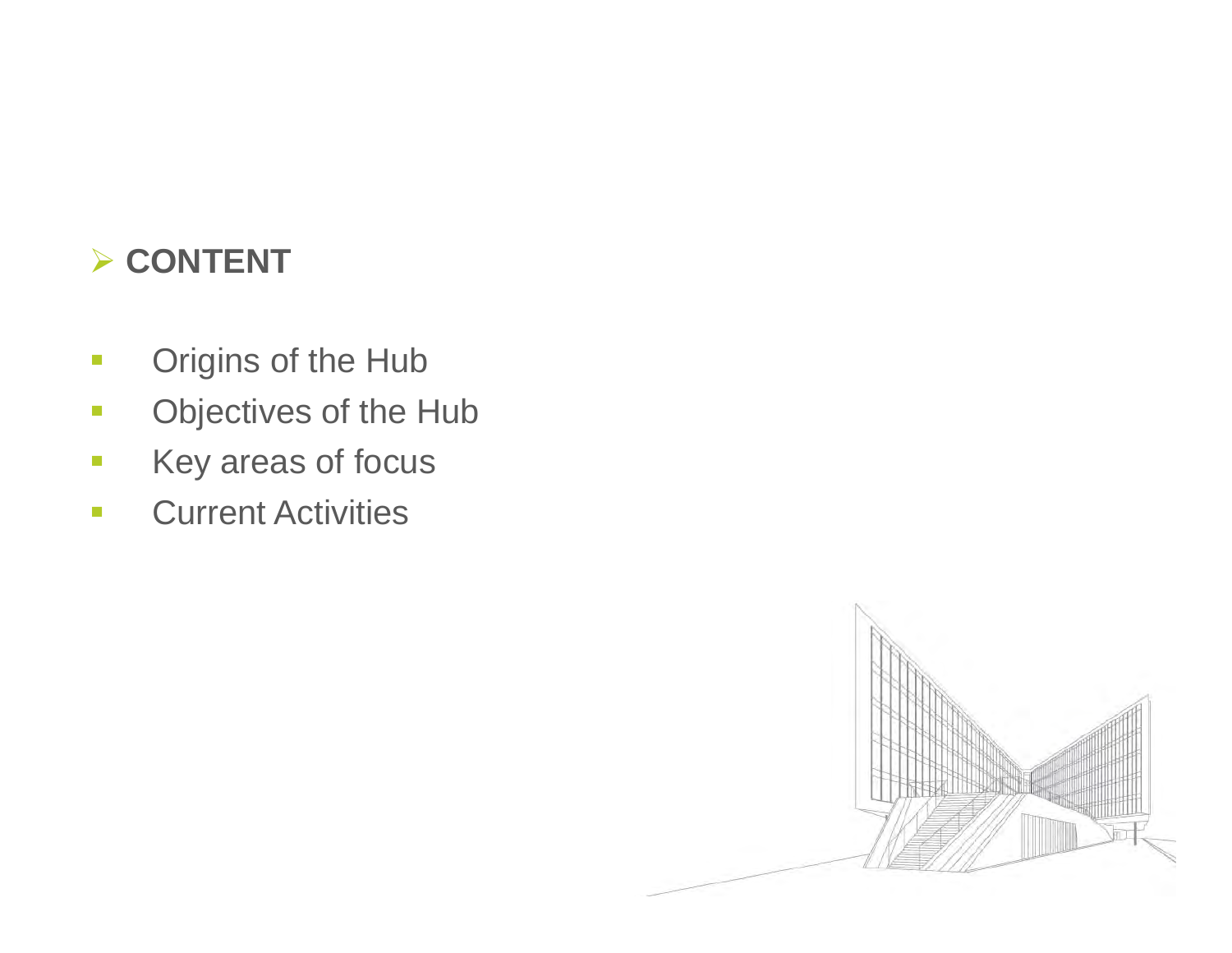# **ENERGY EFFICIENCY HUB- ORIGIN**

#### **Sustainable Energy For All Initiative**

- $\mathbb{R}^3$  SE4All: multi-stakeholder partnership between governments, private sector, civil society
- $\mathbb{R}^3$  Launched by SG in 2011 with 3 interlinked objectives until 2030
	- п Ensure universal access to modern energy services
	- $\mathcal{L}_{\mathcal{A}}$ Double share of renewable energy in global energy mix
	- $\mathcal{L}^{\mathcal{A}}$  **Double global rate of improvement in energy efficiency**

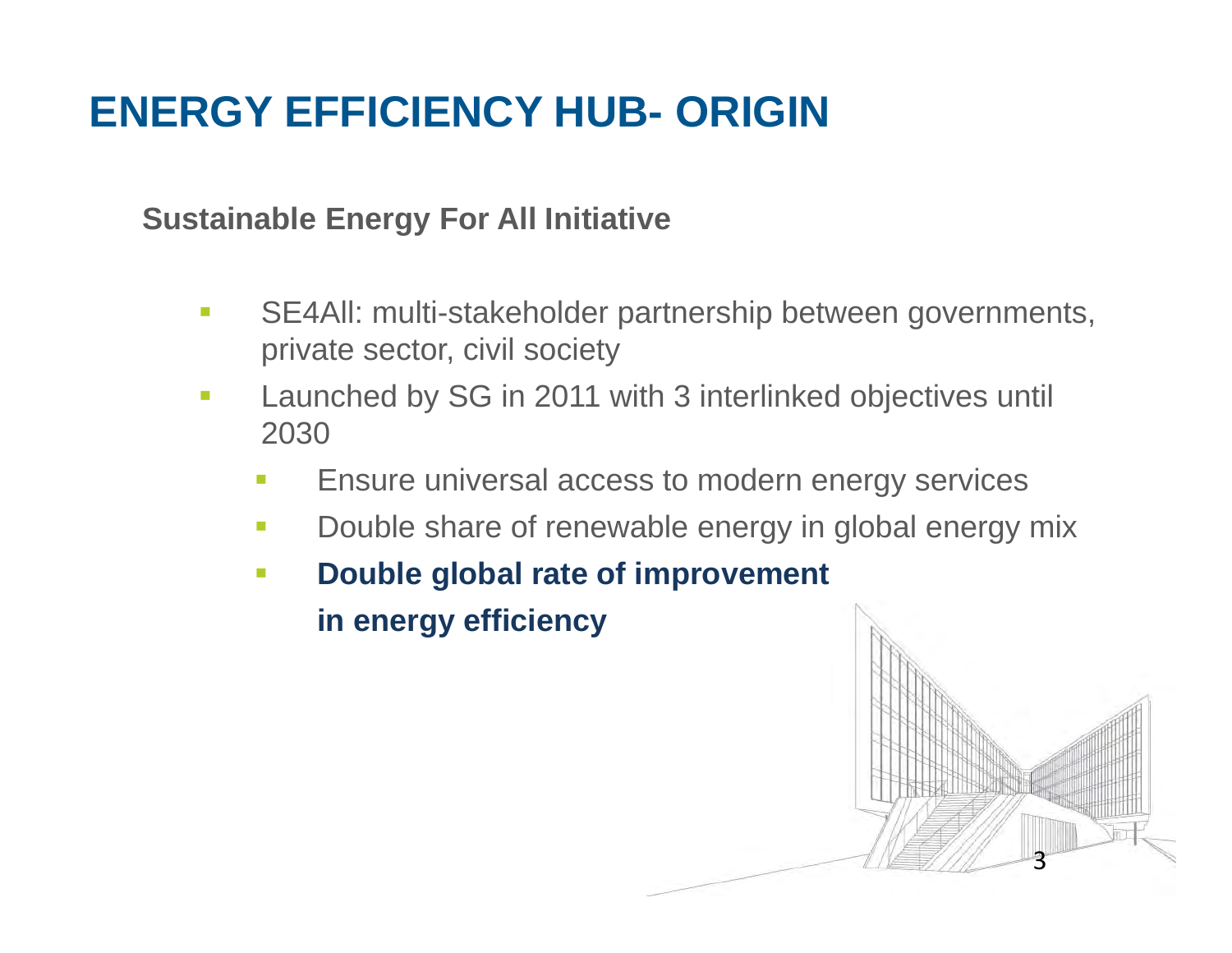# **ENERGY EFFICIENCY HUB- ORIGIN**

### **Three regional and three thematic Hubs support SE4All Regional Hubs:**

- African Regional Hub: African Development Bank
- Latin American Regional Hub: Inter ‐American Development Bank
- Asian Regional Hub: Asian Development Bank

#### **Thematic Hubs:**

• Renewable Energy Hub: International Renewable Energy Agency (IRENA)

4

- Knowledge Management Hub: World Bank
- **Energy Efficiency Hub: UNEP in collaboration with the UNEP ‐Risoe Centre andwith support from the Danish Government**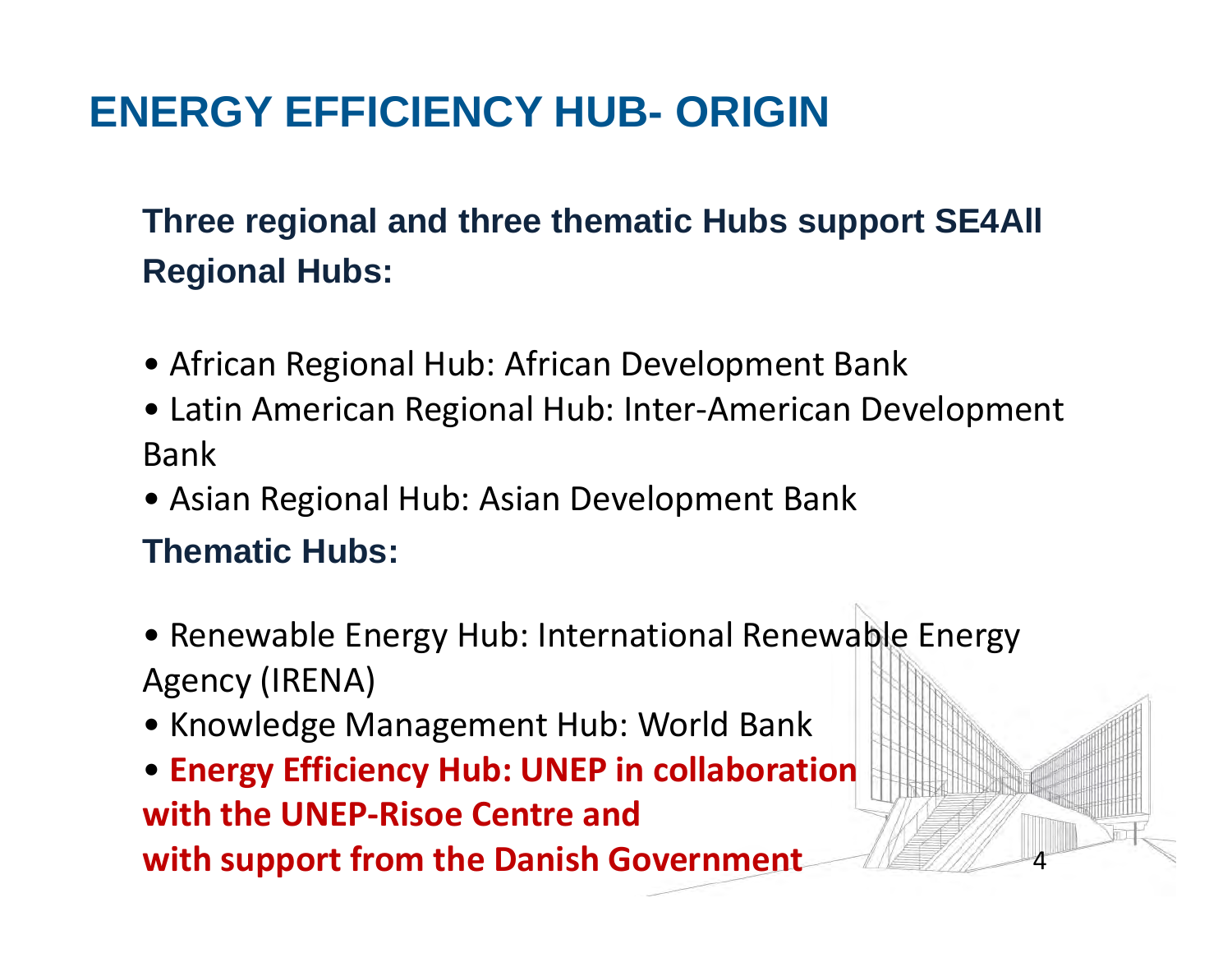## **ENERGY EFFICIENCY HUB OBJECTIVES**

- $\Box$  Play a crucial role in achieving the SE4ALL energy efficiency objective
- $\Box$  Establish the hub as a knowledge centre for international collaboration and exchange of know ‐ how on energy efficiency
- $\Box$  Support developing countries in achieving their EE goals

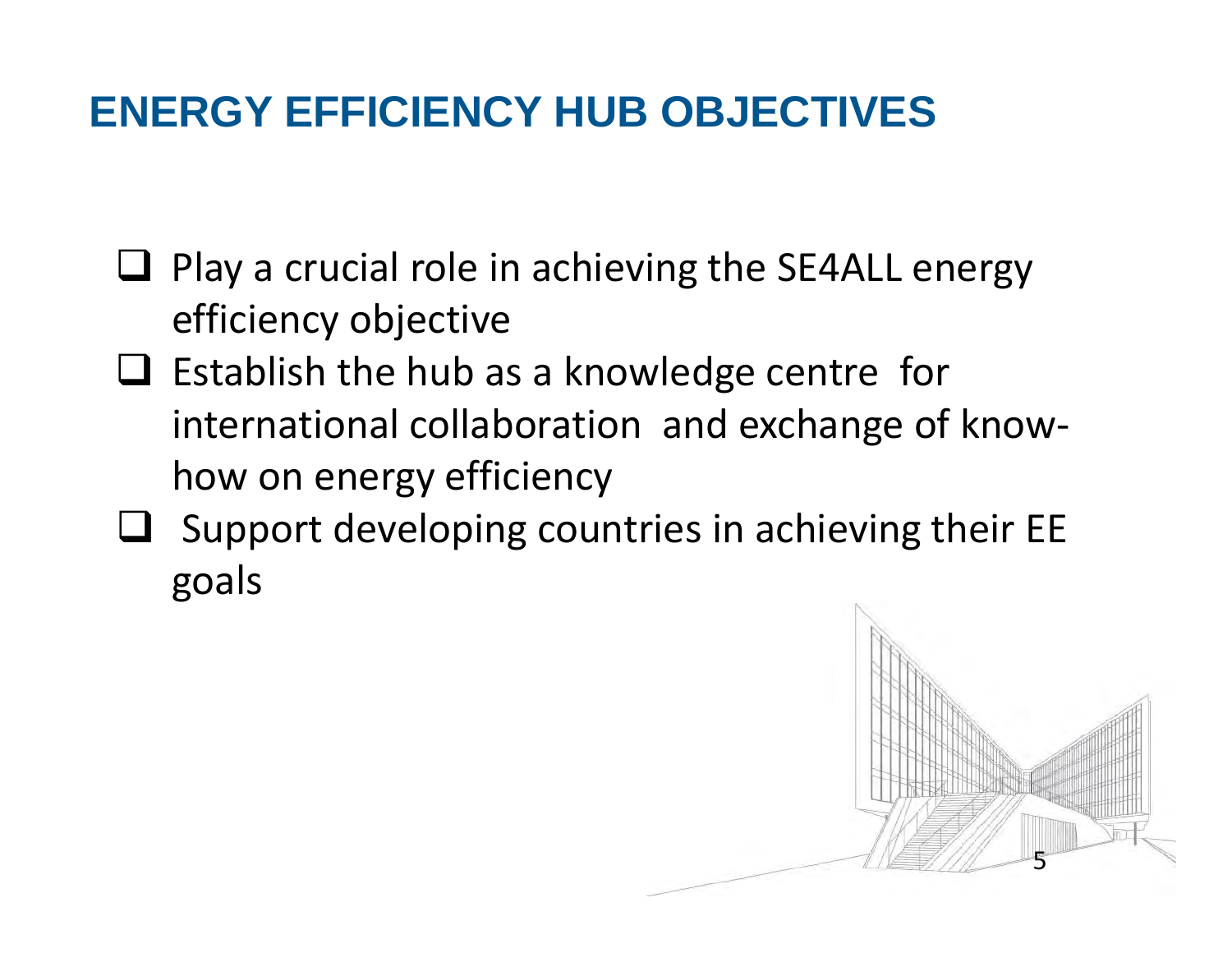## **KEY FOCUS AREAS**

### **SUPPORT TO SE4ALL EE GOAL**

- $\blacksquare$ Global Champion for SE4ALL EE goal
- ٠ Awareness raising on EE initiatives and opportunities
- ٠ Tracking progress of EE in SE4ALL countries, as well as globally to meet the EE goals, in collaboration with SE4ALL partners (IEA, the World Bank, Regional hubs, and others)

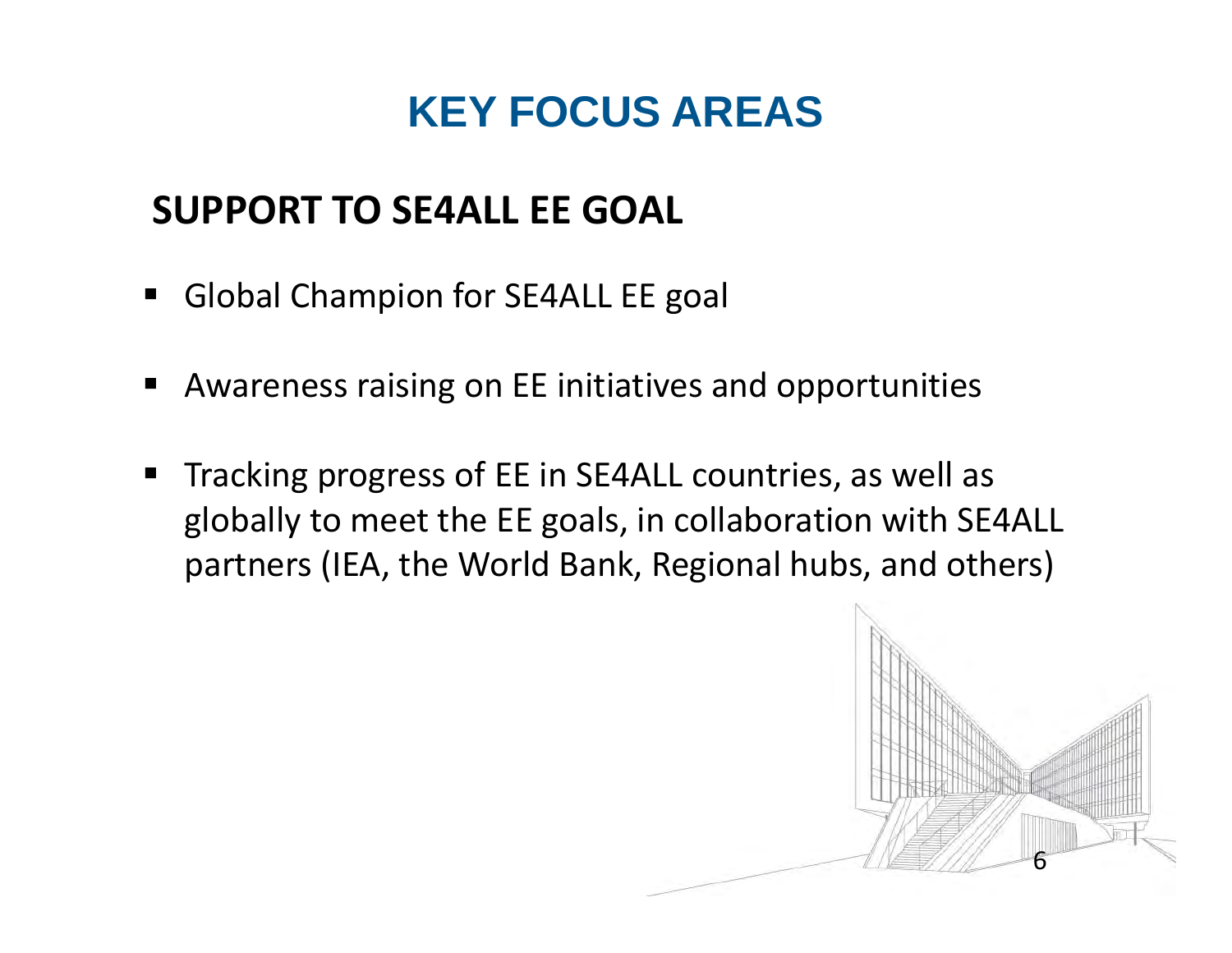# **KNOWLEDGE CENTRE ON ENERGY EFFICIENCY**

- Building / collaborating for creation of database on EE activities in the countries, EE Expert organisations, and other EE stakeholders
- •Building a network of EE stakeholders and engaging with experts and institutions worldwide
- Providing a platform for sharing successful EE stories through workshops/ webinars / exchange forums/ networks / website / social media etc.
- Facilitating collaboration on EE among SE4ALL countries and others

7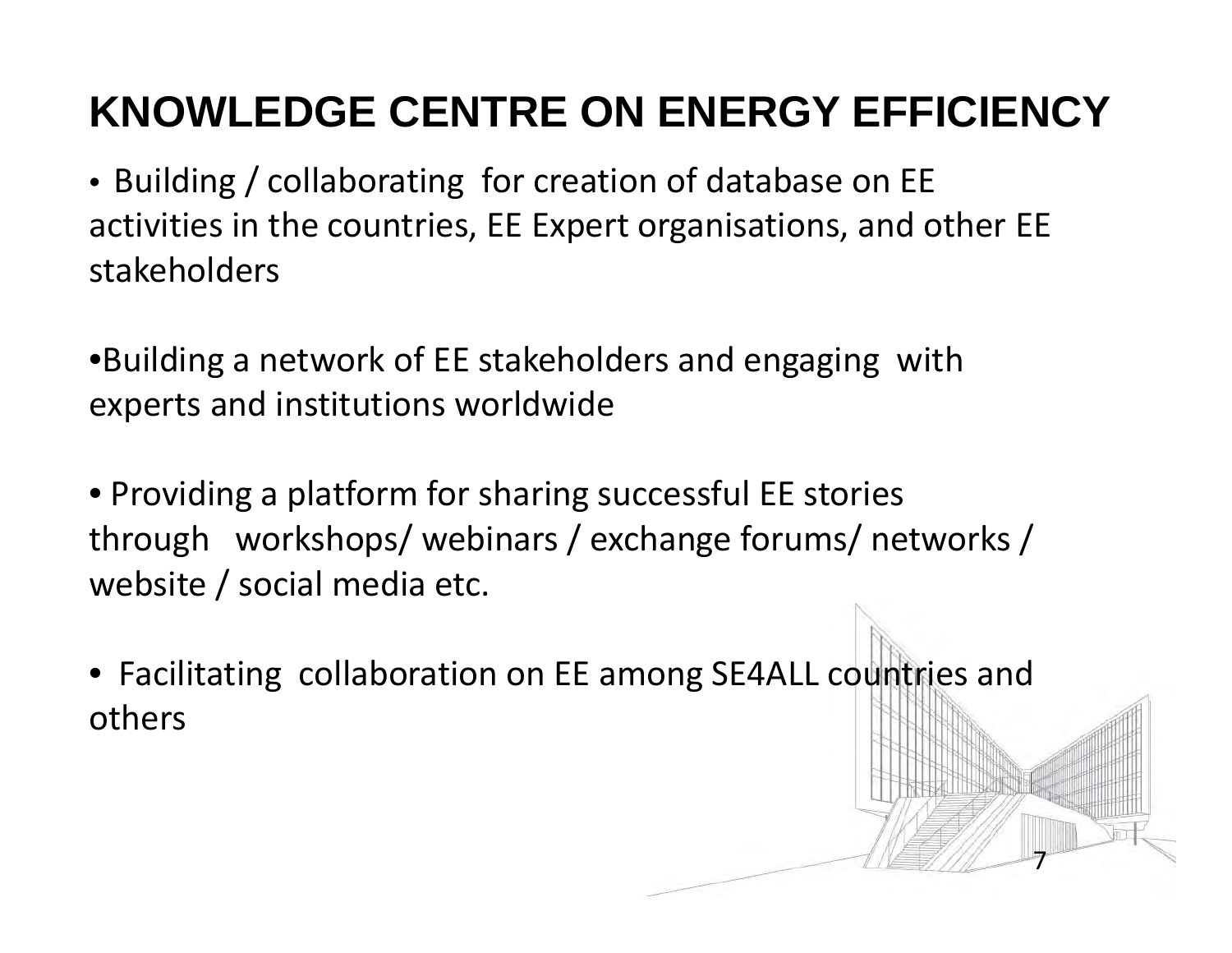- One-stop shop for information, expertise, best practices, and collaboration opportunities for <sup>a</sup> varied range of stakeholders
- Carrying out analytical work for EE promotion in areas where gap exists

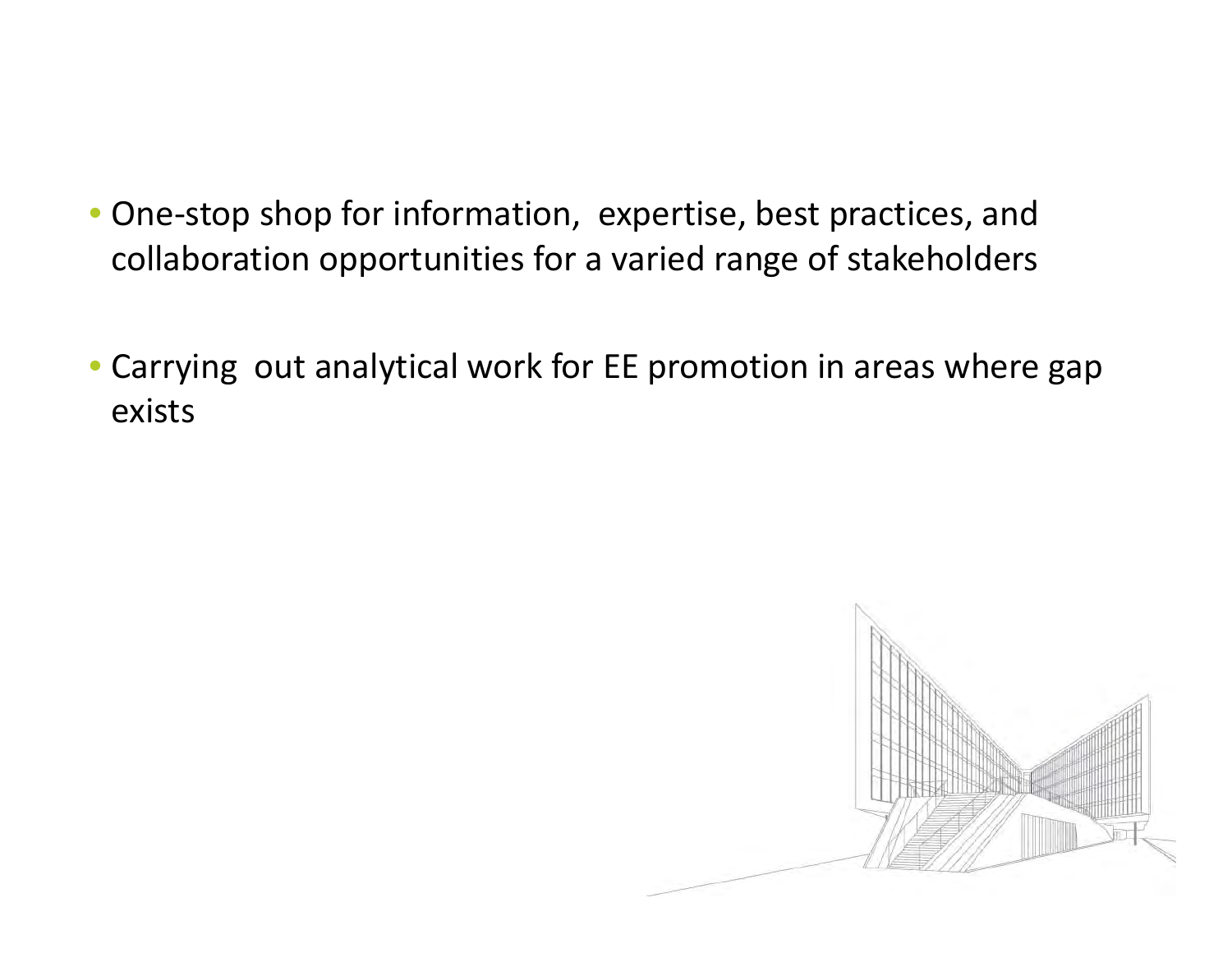### **SUPPORT TO DEVELOPING COUNTRIES**

- $\triangleright$  Supporting inclusion of energy efficiency in national SE4ALL strategies
- $\triangleright$  Supporting developing countries and other stakeholders in implementing and achieving their energy efficiency objectives through partnership, networking, and access to information
- $\triangleright$  Supporting implementation of High Impact Opportunities (HIOs) in energy efficiency

9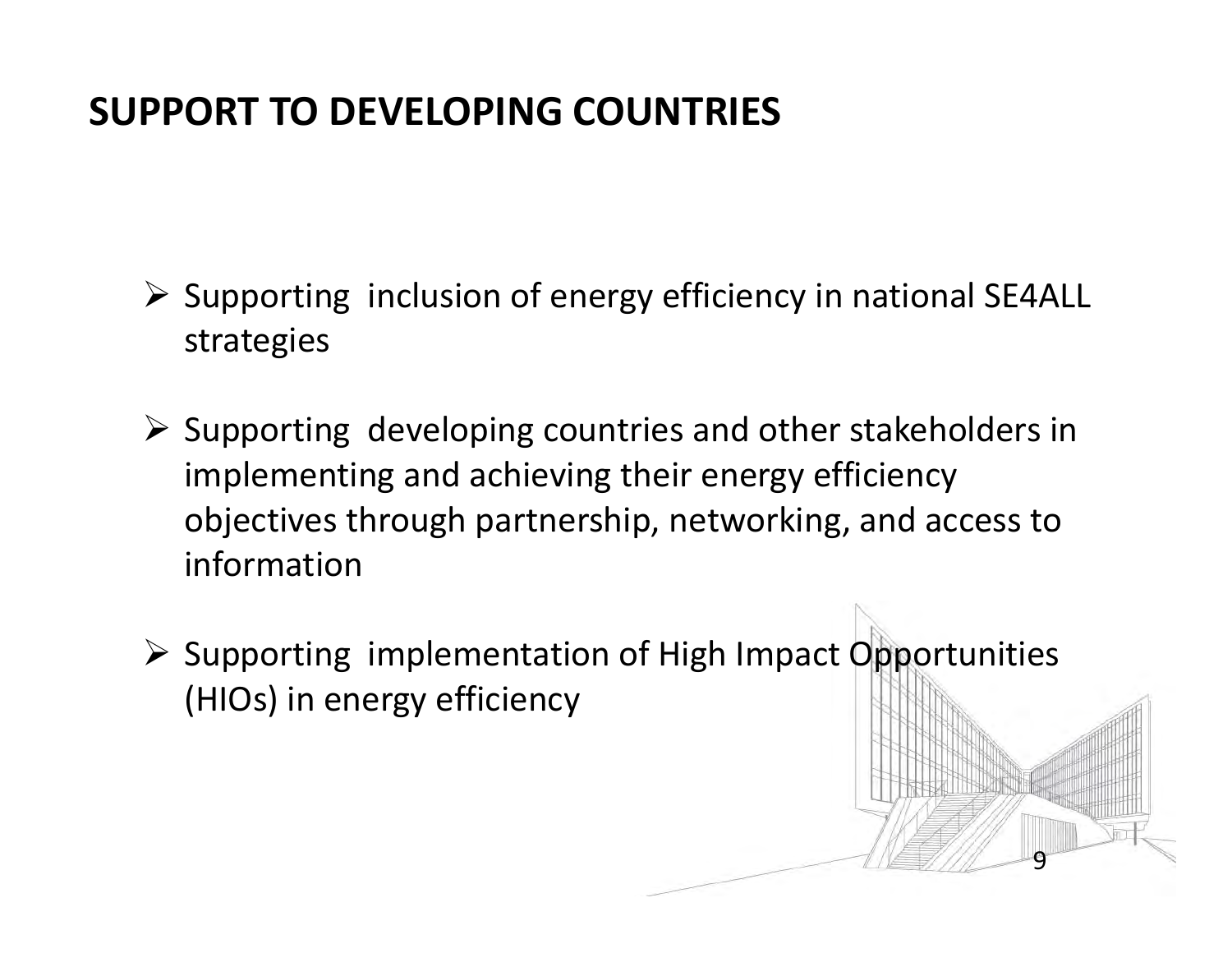Facilitating financing of EE initiatives in SE4ALL countries through information sharing on financing opportunities

 $\triangleright$  Facilitating implementation of EE measures in countries (policy and others) through data and information sharing on successful initiatives

 $\blacktriangleright$  In select cases, providing technical assistance to developing countries on their EE initiatives

 $\triangleright$  Promoting EE actions as nationally appropriate mitigation actions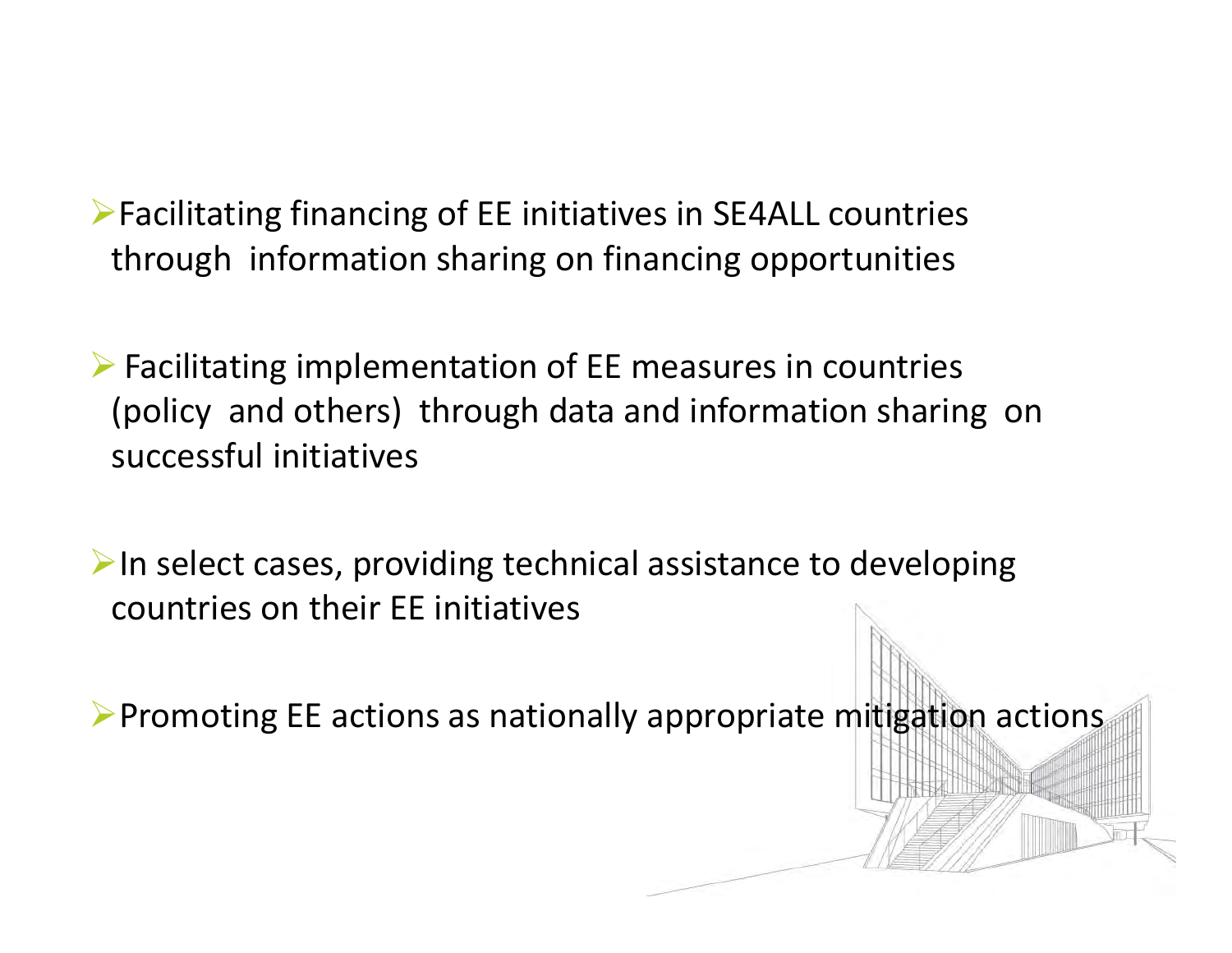### **START‐UP ACTIVITIES**

- $\blacktriangleright$  Development of the EE Hub work plan
	- – $-$  Discussions with EE stakeholders and SE4ALL partners
- ▶ High Impact Opportunities‐ <sup>a</sup> country level analysis
- $\blacktriangleright$  Database of EE activities and networking ‐ currently information on institutions in EE area and their activities are being put together
- $\triangleright$  Stakeholders consultations / workshop

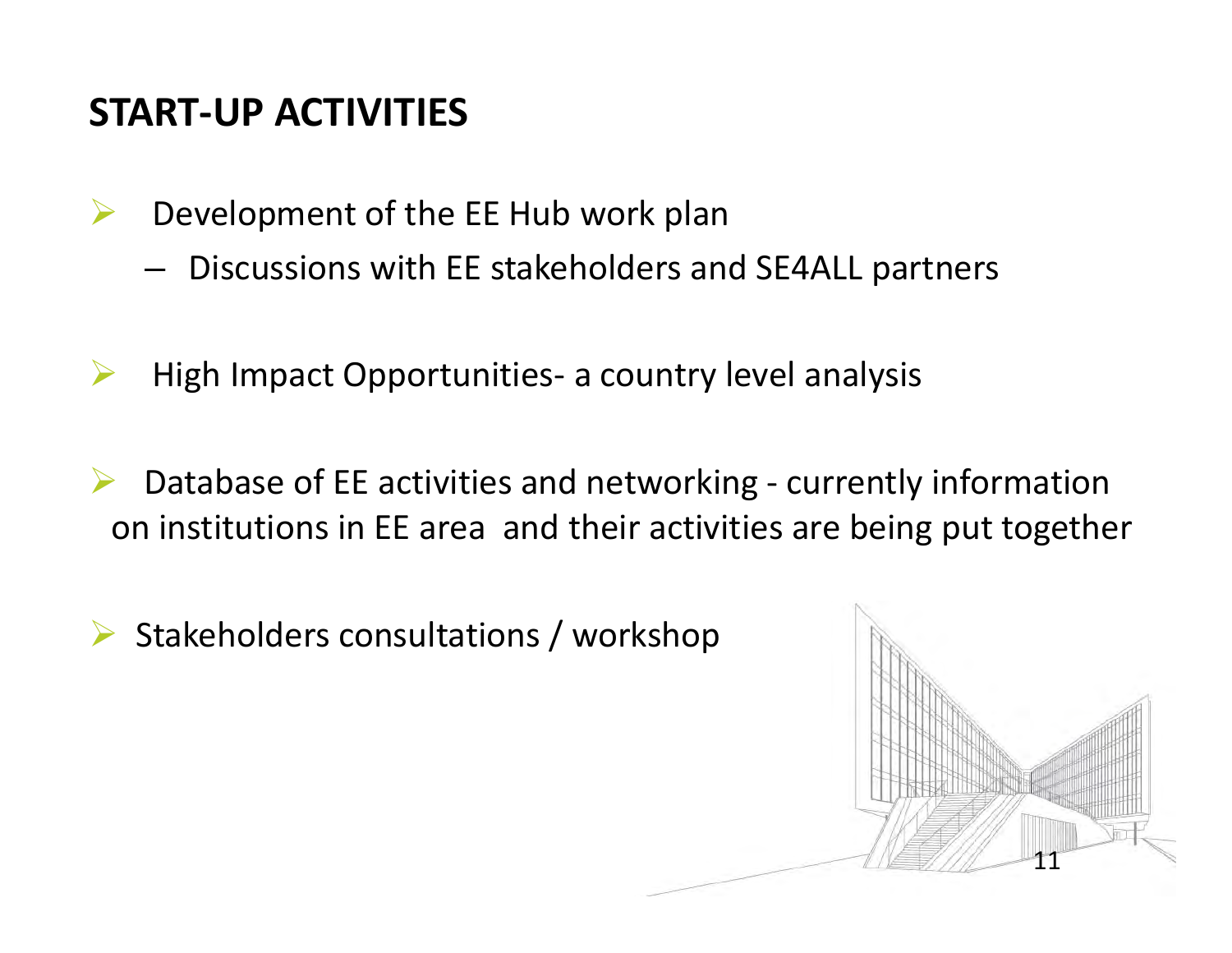#### **EE HUB NEWS**

• The Hub was officially launched by the UN Secretary General on 23 October 2013 in Copenhagen, Denmark

• The Hub is located in the new UN City in Copenhagen, the most energy efficient building of the UN

• The EE Hub team is currently composed of 4 staff in UNEP and the UNEP Risoe Centre; additional staff are under recruitment